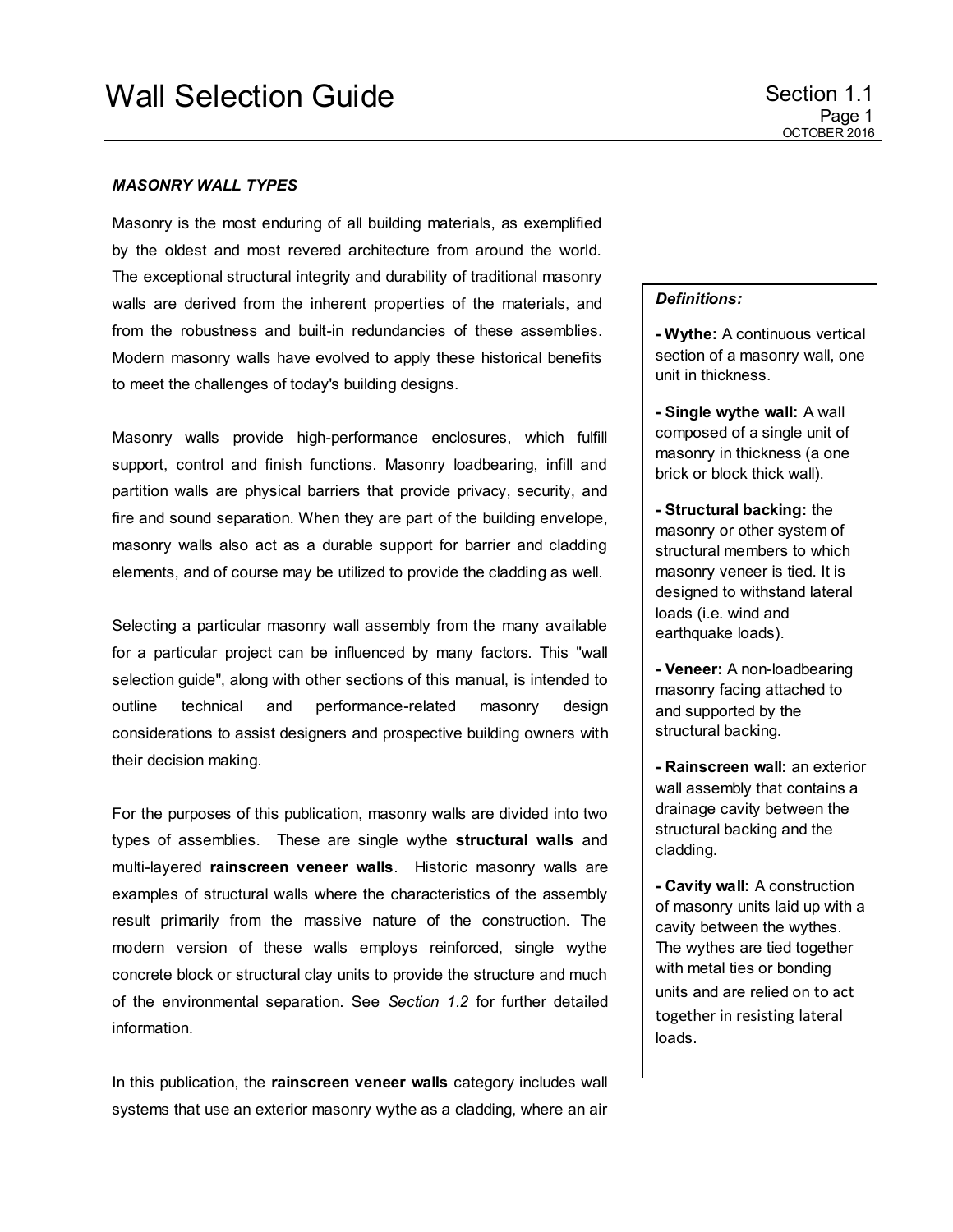space separates the cladding from an airtight and insulated inner wall, regardless of whether masonry materials are used in the structural back-up wall. Masonry cladding options include brick, block and stone veneers, supported by back ups such as concrete block, cast-in-place concrete or stud-frame systems.

While rainscreen veneer walls are thin and light compared to most **structural walls**, the reputation for fitness-to-purpose associated with brick and stone-clad walls today derives in part from the robustness of masonry, even in single wythe veneer applications. See *Section 1.3* for further detailed information.



**Red Brick Veneer**

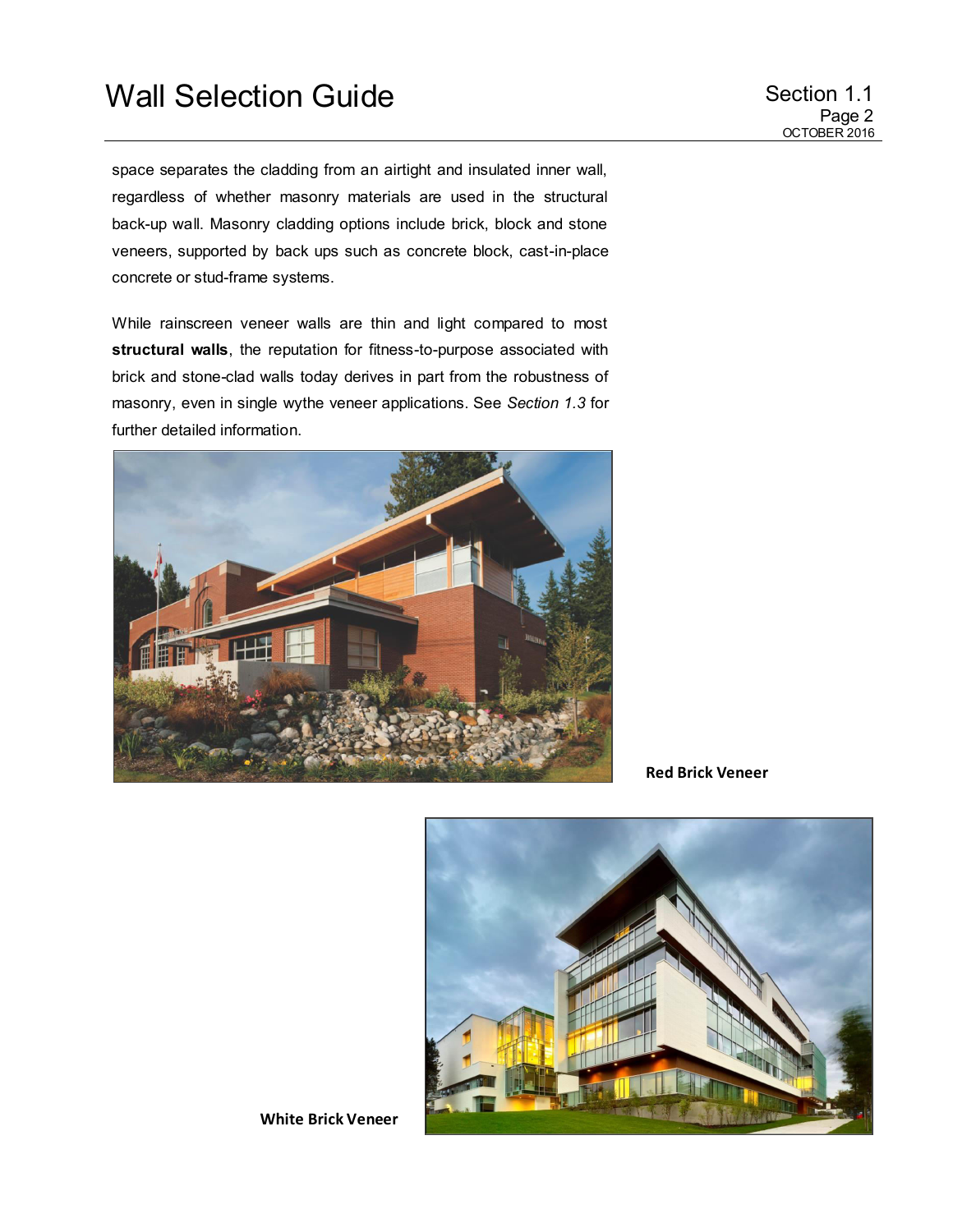Page 3 OCTOBER 2016

## *STRUCTURAL WALLS*

Structural walls were historically composed of several wythes, or layers of stone, clay or concrete masonry units. Multi-wythe clay brick or terra cotta walls constructed in the early 1900s are examples of this type of construction. Single wythe concrete block walls, reinforced for seismic and wind loads, are contemporary examples of structural walls.



Single wythe masonry walls rely significantly on the capacity of masonry to perform building envelope barrier functions to resist environmental influences, such as wetting, drying, freezing and thermal expansion. The choice of appropriate materials for units and mortar, careful workmanship to achieve full and dense mortar joints, and the application of surface water repellants or paints are important factors in the satisfactory performance of these walls. Block or brick structural walls provide an efficient combination of structural durability, good building envelope serviceability, attractive appearance, fire and sound resistance, and low construction and maintenance costs. (See Section 1.2 for further detailed information)

What is a loadbearing wall? - These walls resist dead and

live vertical loads.



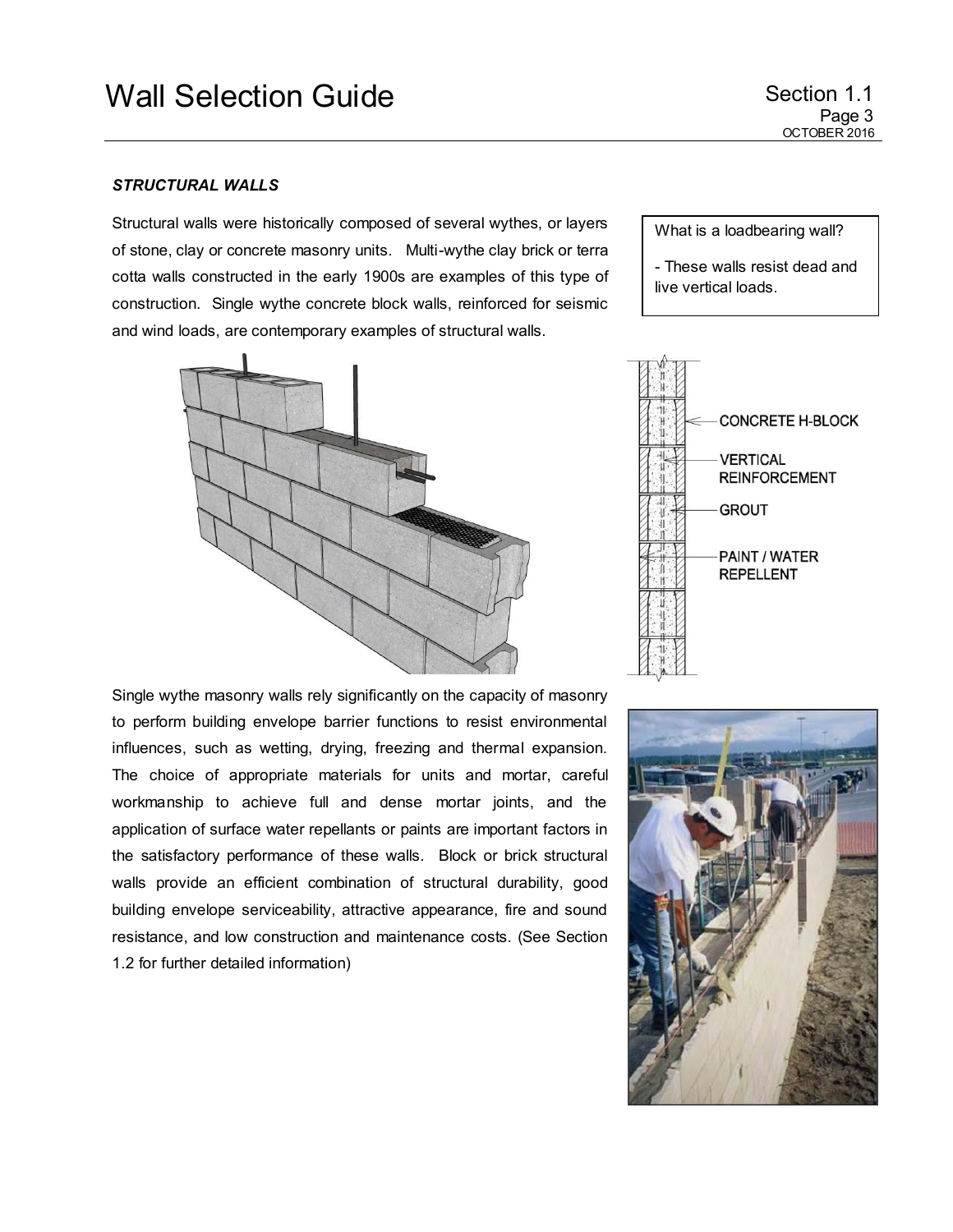## *RAINSCREEN VENEER WALLS*

In some applications and exposure conditions, the need for better control over rain penetration led to the incorporation of an air space or cavity in traditional walls to form a capillary break between two wythes of brick. This type of two-stage wall can be referred to as a rainscreen wall when the air space behind the outermost element is drained and ventilated to the exterior and an effective air barrier is included on the back up assembly. These walls generally rely on the properties of a series of specific materials or components, such as thermal insulation to slow heat transfer, and air and vapour barriers to control movement of interior air, wind and water vapour.



**Wall Cavity**

In masonry walls, this scientific approach to enclosure design has replaced the reliance on the inherent robustness and massiveness of





masonry, with lighter and more complex walls. In these walls, masonry is often used only as a veneer separated from the inner wall elements by an air space. The inner wall becomes a convenient location for structural components, fenestration and thermal insulation, as well as air and vapour tight assemblies and interior finishes. Unlike new versions of the rainscreen approach with other materials, masonry rainscreen veneer wall design and construction has a successful trackrecord for over half a century, and can be relied upon to provide